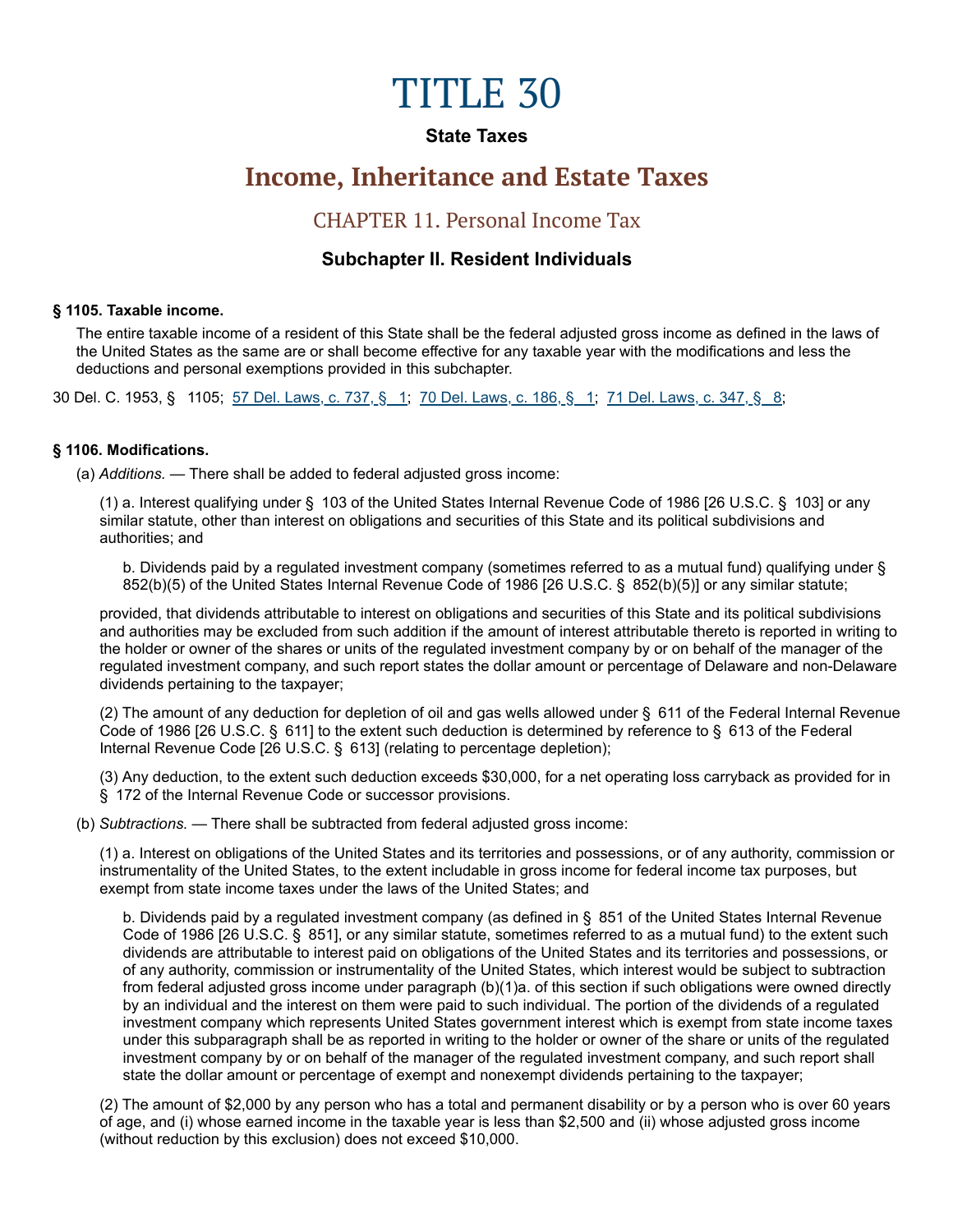For purposes of this paragraph, in the case of spouses filing a joint return, the amount of the exclusion shall be \$4,000 if (i) both are either over 60 years of age or have total and permanent disabilities or 1 is over 60 years of age and the other has a total and permanent disability and (ii) their total earned income in the taxable year is less than \$5,000 and their adjusted gross income does not exceed \$20,000;

(3) a. For taxable years beginning on or after January 1, 1987, amounts received as pensions by persons age 60 or older from employers, the United States, the State or any subdivision thereof, not to exceed \$3,000;

b. 1. Amounts not to exceed \$2,000 received by persons under age 60 as pensions from employers, the United States, the State or any subdivision, or

2. (A) Amounts not to exceed \$12,500 received by persons age 60 or older as pensions from employers, the United States, the State or any subdivision or as eligible retirement income.

(B) For the purposes of this paragraph, "eligible retirement income" shall include distributions received from qualified retirement plans defined in § 4974 of the federal Internal Revenue Code ("IRC") [26 U.S.C. § 4974] or a successor provision, cash or deferred arrangements described in IRC § 401(k) [26 U.S.C. § 401(k)] or a successor provision, government deferred compensation plans described in IRC § 457 [26 U.S.C. § 457] or a successor provision, dividends, capital gains, interest and rental income from real property less deductible rental expenses. For purposes of this paragraph, eligible retirement income received by spouses as joint tenants with right of survivorship or as tenants by the entirety shall be deemed to have been received one-half by each;

(4) Social Security benefits paid by the United States and all payments received under the Railroad Retirement Act of 1974 [45 U.S.C. §§ 231-231[v] to the extent included in federal adjusted gross income;

(5) An amount equal to the portion of the wages paid or incurred for the taxable year which is disallowed as a deduction for federal tax purposes under § 280C, Internal Revenue Code [26 U.S.C. § 280C], relating to portion of wages for which the new jobs tax credit is claimed;

(6) Benefits received by a resident individual through participation in a travelink program certified by the Delaware Department of Transportation to the extent such benefits are included in the federal adjusted gross income of the taxpayer;

(7) Any deduction, consistent with the operation of § 172 of the Internal Revenue Code [26 U.S.C. § 172] or successor provision, to carry forward losses which were carried back in calculating federal taxable income but which were prevented from being carried back under paragraph (a)(3) of this section;

(8) a. Distributions received from qualified retirement plans as defined in § 4974 of the Internal Revenue Code (I.R.C.) [26 U.S.C. § 4974], cash or deferred arrangements described in § 401(k) of the I.R.C. [26 U.S.C. § 401(k)], and governmental deferred compensation plans described in § 457 of the I.R.C. [26 U.S.C. § 457], to the extent such distributions are applied within the tax year of the distributions for books, tuition or fees at an institution of higher education attended by the person or by any of the person's dependents who have not attained the age of 26, so long as such amounts received have been included in the person's federal adjusted gross income.

b. For the purposes of this section, an institution of higher education is a school which:

1. Admits as regular students only individuals having a certificate of graduation from a high school or the recognized equivalent of such a certificate;

2. Is legally authorized in this or another state to provide a program of education beyond high school; and

3. Provides an educational program for which it awards a bachelor's or higher degree or provides a program which is acceptable for full credit toward such a degree, a program of postgraduate or postdoctoral studies or a program of training to prepare students for gainful employment in a recognized occupation.

(9) The amount of any refund of Delaware State income taxes imposed under this chapter, to the extent included in federal adjusted gross income for the tax period.

(10) The amount of any unemployment benefits received in calendar years 2020 and 2021, to the extent included in federal adjusted gross income.

(c) *Fiduciary adjustment. —* There shall be added to, or subtracted from, federal adjusted gross income, as the case may be, the taxpayer's share of the fiduciary adjustment determined under § 1634 of this title.

30 Del. C. 1953, § 1106; <u>57 Del. Laws, c. 737, § 1; [58 Del. Laws, c. 318](https://legis.delaware.gov/SessionLaws?volume=58&chapter=318); [5](https://legis.delaware.gov/SessionLaws?volume=58&chapter=551)8 Del. Laws, c. 342, § [1;](https://legis.delaware.gov/SessionLaws?volume=58&chapter=551) 58 Del. Laws, c. 551,</u> § 1; [59 Del. Laws, c. 151, § 1;](https://legis.delaware.gov/SessionLaws?volume=59&chapter=151) [60 Del. Laws, c. 18, § 1;](https://legis.delaware.gov/SessionLaws?volume=60&chapter=18) [60 Del. Laws, c. 269, § 1;](https://legis.delaware.gov/SessionLaws?volume=60&chapter=269) [60 Del. Laws, c. 270, § 1;](https://legis.delaware.gov/SessionLaws?volume=60&chapter=270) 60 Del. Laws, c. 639, § 1; [61 Del. Laws, c. 202, § 1](https://legis.delaware.gov/SessionLaws?volume=61&chapter=202); [61 Del. Laws, c. 298, § 1;](https://legis.delaware.gov/SessionLaws?volume=61&chapter=298) [62 Del. Laws, c. 353, § 2;](https://legis.delaware.gov/SessionLaws?volume=60&chapter=639) 64 Del. Laws, c. 224, § 1; 64 Del. Laws, c. 470, § 1; 65 Del. Laws, c. 203, § 1; 67 Del. Laws, c. 160, § 2; 67 Del. Laws, c. 263, §§ 3, 4; 67 Del. Laws, c. 399, §§ 1, 2; 67 Del. Laws, c. 408, § 2; 70 Del. Laws, c. 186, § 1; 70 Del. Laws, c. 495, § 1; 71 Del. Laws, c. 131, § 1; [71 Del. Laws, c. 352, §§ 1, 2](https://legis.delaware.gov/SessionLaws?volume=71&chapter=352); [72 Del. Laws, 1st Sp. Sess., c. 243,, § 1;](https://legis.delaware.gov/SessionLaws?volume=71&chapter=131) 72 Del. Laws, 1st Sp. Sess., c. 246,,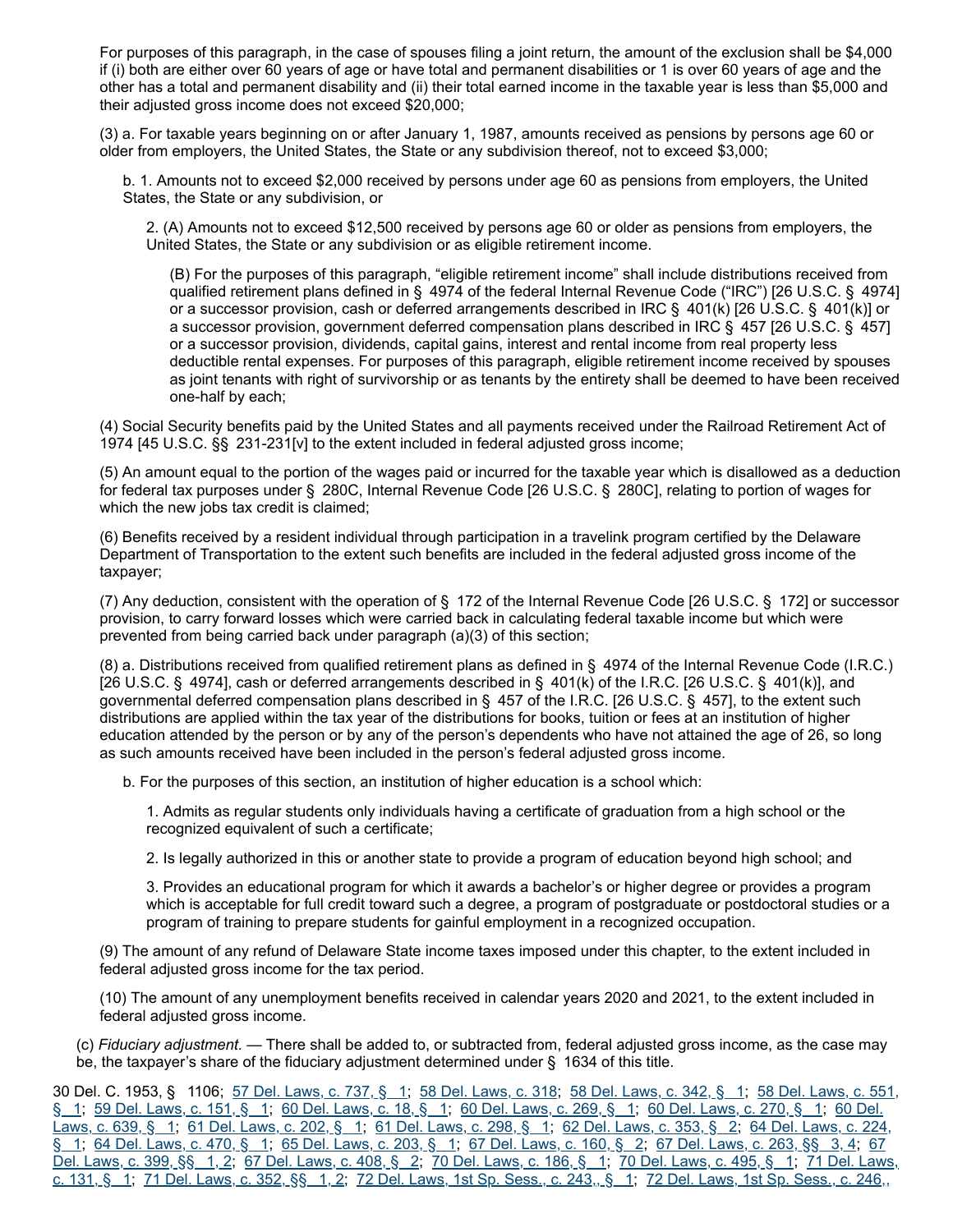§ 1; [74 Del. Laws, c. 138, § 1;](https://legis.delaware.gov/SessionLaws?volume=74&chapter=138) [78 Del. Laws, c. 179, §§ 320-322;](https://legis.delaware.gov/SessionLaws?volume=72&chapter=246) [83 Del. Laws, c. 2, § 4;](https://legis.delaware.gov/SessionLaws?volume=83&chapter=2) [83 Del. Laws, c. 268, § 1](https://legis.delaware.gov/SessionLaws?volume=83&chapter=268); 83 Del. Laws, c. 283, § 47;

#### **§ 1107. Deductions.**

The deduction of a resident individual shall be the standard deduction, unless the individual elects to itemize deductions as provided in § 1109 of this title.

30 Del. C. 1953, § 1107; [57 Del. Laws, c. 737, § 1](https://legis.delaware.gov/SessionLaws?volume=57&chapter=737); [5](https://legis.delaware.gov/SessionLaws?volume=70&chapter=186)[8 Del. Laws, c. 342, § 2](https://legis.delaware.gov/SessionLaws?volume=58&chapter=342)[;](https://legis.delaware.gov/SessionLaws?volume=70&chapter=186) [66 Del. Laws, c. 86, § 3](https://legis.delaware.gov/SessionLaws?volume=66&chapter=86); 70 Del. Laws, c. 186, § 1;

#### **§ 1108. Standard deduction.**

(a) Except as otherwise provided in subsections (b) and (c) of this section:

(1) For taxable periods ending before January 1, 1999, the standard deduction of a resident individual shall be \$1,300, and the standard deduction of resident spouses shall be \$1,600 if they file a joint return and \$800 each if they file separate returns;

(2) For taxable periods beginning after December 31, 1998, and before January 1, 2000, the standard deduction of a resident individual shall be \$3,250, and the standard deduction of resident spouses shall be \$4,000 if they file a joint return and \$2,000 each if they file separate returns; and

(3) For taxable periods beginning after December 31, 1999, the standard deduction of a resident individual shall be \$3,250, and the standard deduction of resident spouses shall be \$6,500 if they file a joint return and \$3,250 each if they file separate returns.

(b) The sum of \$2,500 shall be added to the standard deduction determined under subsection (a) of this section in each of the following circumstances:

(1) For the taxpayer who has attained the age of 65 before the close of the taxable year;

(2) For the spouse of the taxpayer if a joint return is not made by the taxpayer and the spouse, if the spouse has attained the age of 65 before the close of such taxable year and, for the calendar year in which the taxable year of the taxpayer begins, has no gross income and is not the dependent of another taxpayer;

(3) For the taxpayer who is blind at the close of the taxable year; and

(4) For the spouse of the taxpayer if a separate return is made by the taxpayer, and if the spouse is blind and, for the calendar year in which the taxable year of the taxpayer begins, has no gross income and is not the dependent of another taxpayer. For purposes of this paragraph, the determination of whether the spouse is blind shall be made as of the close of the taxable year of the taxpayer, except that if the spouse dies during such taxable year such determination shall be made as of the time of such death.

(c) For purposes of this section, an individual is blind only if the individual's central visual acuity does not exceed 20/200 in the better eye with correcting lenses, or if the individual's visual acuity is greater than 20/200 but is accompanied by a limitation in the field of vision such that the widest diameter of the visual field subtends an angle no greater than 20 degrees.

30 Del. C. 1953, § 1108; [57 Del. Laws, c. 737, § 1](https://legis.delaware.gov/SessionLaws?volume=57&chapter=737); [66 Del. Laws, c. 93, § 1](https://legis.delaware.gov/SessionLaws?volume=66&chapter=93); [66 Del. Laws, c. 95, § 1;](https://legis.delaware.gov/SessionLaws?volume=66&chapter=95) 70 Del. Laws, c. 186, § 1; [71 Del. Laws, c. 347, §§ 3, 4;](https://legis.delaware.gov/SessionLaws?volume=71&chapter=347) [72 Del. Laws, 1st Sp. Sess., c. 241,, §§ 1-3;](https://legis.delaware.gov/SessionLaws?volume=70&chapter=186)

#### **§ 1109. Itemized deductions [For application of this section, see 66 Del. Laws, c. 86, § 8].**

(a) *General. —* In determining taxable income under this chapter, in lieu of the standard deduction provided by § 1108 of this title, a resident individual may elect to deduct the sum of the itemized deductions claimed on the federal income tax return as shall be permitted under the laws of the United States as the same are or shall become effective for any taxable year in determining the federal taxable income, or, if the person does not itemize deductions or elects the credit for foreign taxes paid on the federal return, the person may deduct the sum of the itemized deductions to which the person would have been entitled had the person itemized the deductions (including the deduction for foreign taxes paid) on the federal return:

(1) Reduced by:

a. The amount thereof representing income taxes imposed by this State;

b. The amount of any income tax imposed on the person for the taxable year by another state of the United States or a political subdivision thereof or the District of Columbia on income derived from sources therein if the person elected to take such amount as a credit in accordance with  $\S$  1111(a) of this title; and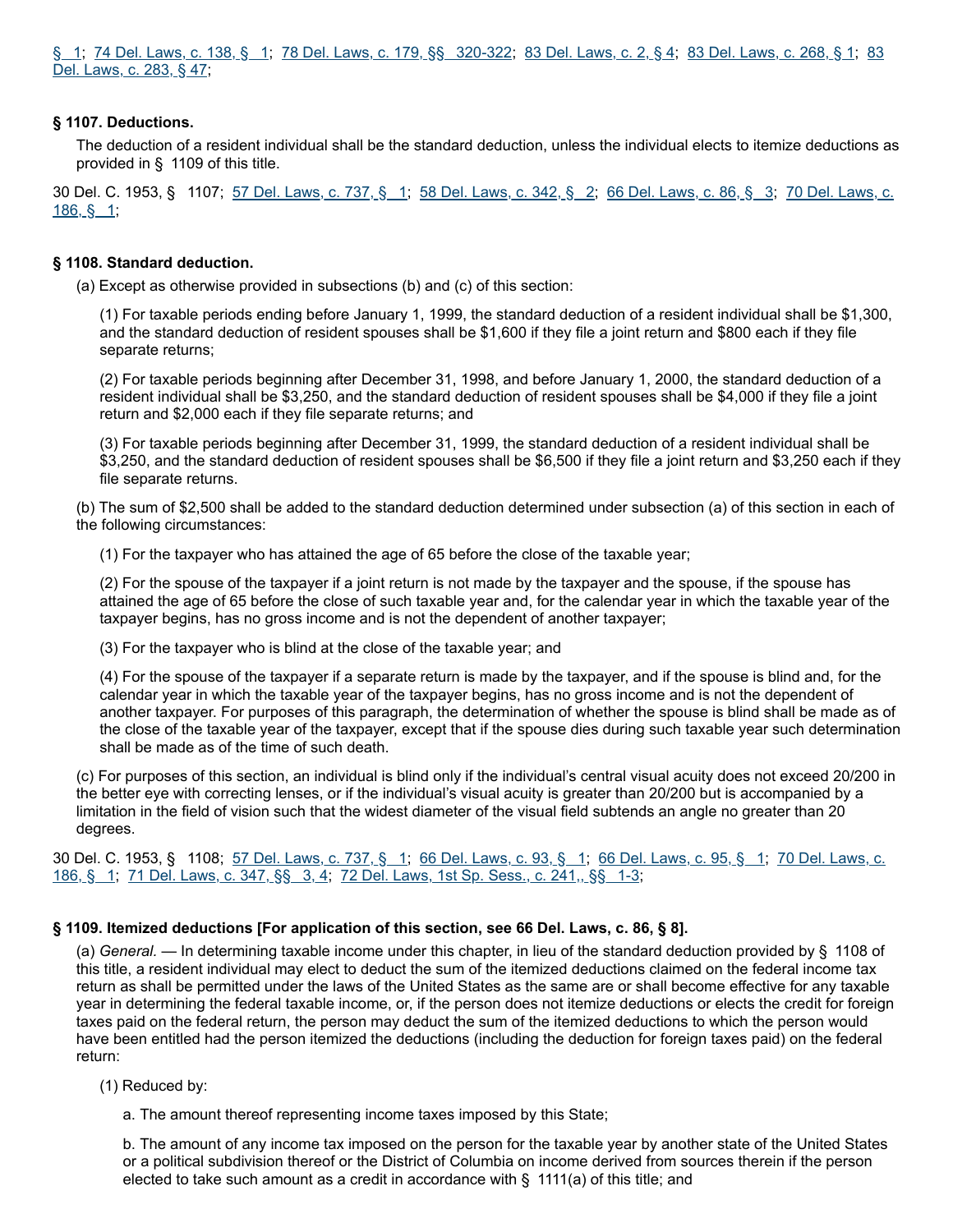(2) Increased by:

a. An amount equal to the excess of the state employee automobile mileage reimbursement allowance over the standard mileage rate allowed as a charitable deduction for federal income tax purposes for unreimbursed automobile transportation expense incurred by an individual while serving as a volunteer for a charitable organization as defined in § 170(c), Internal Revenue Code [26 U.S.C. § 170(c)]; and

b. In the case of a self-employed individual, the amount paid during the taxable year for insurance which constitutes medical care for the taxpayer, the taxpayer's spouse and dependents, less the amount allowed the taxpayer as a deduction pursuant to § 162(*l*) (26 U.S.C. § 162(*l*)) or successor provision of the Internal Revenue Code. For purposes of this subparagraph, "self-employed taxpayer" shall mean a resident individual whose gross income is more than one-half derived from a trade, business or profession and not derived as an employee. Income in the nature of interest, dividends or other investment income shall not constitute self-employment income. No selfemployed taxpayer whose total cost of insurance for health care for the taxpayer, spouse and dependents exceeds the gross income from the trade, business or profession shall be entitled to the deduction under this subparagraph;

c. For taxable years beginning after December 31, 1986, and before January 1, 1988, an amount equal to 12% of itemized deductions determined under this section without regard to this subparagraph.

(b) *Spouses. —* Spouses, both of whom are required to file returns under this chapter, shall be allowed to itemize their deductions only if both elect to do so.

(c) For purposes of subsection (a) of this section, the amount of itemized deductions representing income taxes imposed by: (i) this State, or (ii) another state of the United States or a political subdivision thereof or the District of Columbia on income derived from sources therein if a resident elected to take such amount as a credit in accordance with § 1111(a) of this title shall be deemed to equal the amount of such taxes reduced by the amount of such taxes multiplied by the percentage determined under § 68(a) of the Internal Revenue Code [26 U.S.C. § 68(a)] or successor provision thereof.

30 Del. C. 1953, § 1109; [57 Del. Laws, c. 737, § 1](https://legis.delaware.gov/SessionLaws?volume=57&chapter=737); [59 Del. Laws, c. 19, § 1](https://legis.delaware.gov/SessionLaws?volume=59&chapter=19); [63 Del. Laws, c. 122, § 2](https://legis.delaware.gov/SessionLaws?volume=63&chapter=122); 64 Del. Laws, c. 410, § 1; [65 Del. Laws, c. 403, § 1;](https://legis.delaware.gov/SessionLaws?volume=65&chapter=403) [65 Del. Laws, c. 461, § 1;](https://legis.delaware.gov/SessionLaws?volume=65&chapter=461) [66 Del. Laws, c. 86, §§ 4, 8;](https://legis.delaware.gov/SessionLaws?volume=64&chapter=410) 70 Del. Laws, c. 117, § 4; [70 Del. Laws, c. 186, § 1;](https://legis.delaware.gov/SessionLaws?volume=70&chapter=186) [70 Del. Laws, c. 483, § 1](https://legis.delaware.gov/SessionLaws?volume=70&chapter=483); [71 Del. Laws, c. 347, § 9](https://legis.delaware.gov/SessionLaws?volume=71&chapter=347); [81 Del. Laws, c. 425, § 23;](https://legis.delaware.gov/SessionLaws?volume=81&chapter=425)

#### **§ 1110. Personal exemptions and credits.**

(a) For tax years ending before January 1, 1996, a resident shall be allowed an exemption of \$1,250 for each exemption to which that resident is entitled for the taxable year for federal income tax purposes. Resident persons age 60 or over shall be allowed one additional personal exemption.

(b) For tax years beginning after December 31, 1995, resident individuals shall be allowed a personal credit against the individual's tax otherwise due under this chapter in the amount of:

(1) \$110 for each personal exemption to which such individual is entitled for the taxable year for federal income tax purposes; plus

(2) An additional \$110 in the case of each resident person age 60 or over.

(c) In no event shall the credit allowed under subsection (b) of this section exceed the tax otherwise due under this chapter.

30 Del. C. 1953, § 1110; [57 Del. Laws, c. 737, § 1;](https://legis.delaware.gov/SessionLaws?volume=57&chapter=737) [64 Del. Laws, c. 330, § 1;](https://legis.delaware.gov/SessionLaws?volume=64&chapter=330) [65 Del. Laws, c. 147, § 1;](https://legis.delaware.gov/SessionLaws?volume=65&chapter=147) 66 Del. Laws, c. 95, § 3; [66 Del. Laws, c. 362, § 1](https://legis.delaware.gov/SessionLaws?volume=66&chapter=362); [70 Del. Laws, c. 116, § 1](https://legis.delaware.gov/SessionLaws?volume=70&chapter=116); [70 Del. Laws, c. 186, § 1](https://legis.delaware.gov/SessionLaws?volume=70&chapter=186); [72 Del. Laws, 1st Sp. Sess.](https://legis.delaware.gov/SessionLaws?volume=66&chapter=95)[,](https://legis.delaware.gov/SessionLaws?volume=72&chapter=247) c. 247,, § 2;

#### **§ 1111. Credit for income tax paid to another state.**

(a) *Allowance of credit. —* A resident individual shall be allowed a credit against the tax otherwise due under this chapter for the amount of any income tax imposed for the taxable year by another state of the United States, or the District of Columbia, on income derived from sources therein which is also subject to tax under this chapter.

(b) *Limitation on credit. —* The credit allowable under this section, with respect to the income tax imposed upon the taxpayer for the taxable year by each other taxing jurisdiction, shall not exceed the amount computed by multiplying the tax otherwise due under this chapter by a fraction, the numerator of which is the amount of the taxpayer's taxable income derived from sources in the other taxing jurisdiction (applying the rules of § 1122 of this title) and the denominator of which is the entire taxable income.

30 Del. C. 1953, § 1111; [57 Del. Laws, c. 737, § 1](https://legis.delaware.gov/SessionLaws?volume=57&chapter=737); [59 Del. Laws, c. 64, § 1;](https://legis.delaware.gov/SessionLaws?volume=59&chapter=64) [70 Del. Laws, c. 186, § 1;](https://legis.delaware.gov/SessionLaws?volume=70&chapter=186)

#### **§ 1112. Historic rehabilitation.**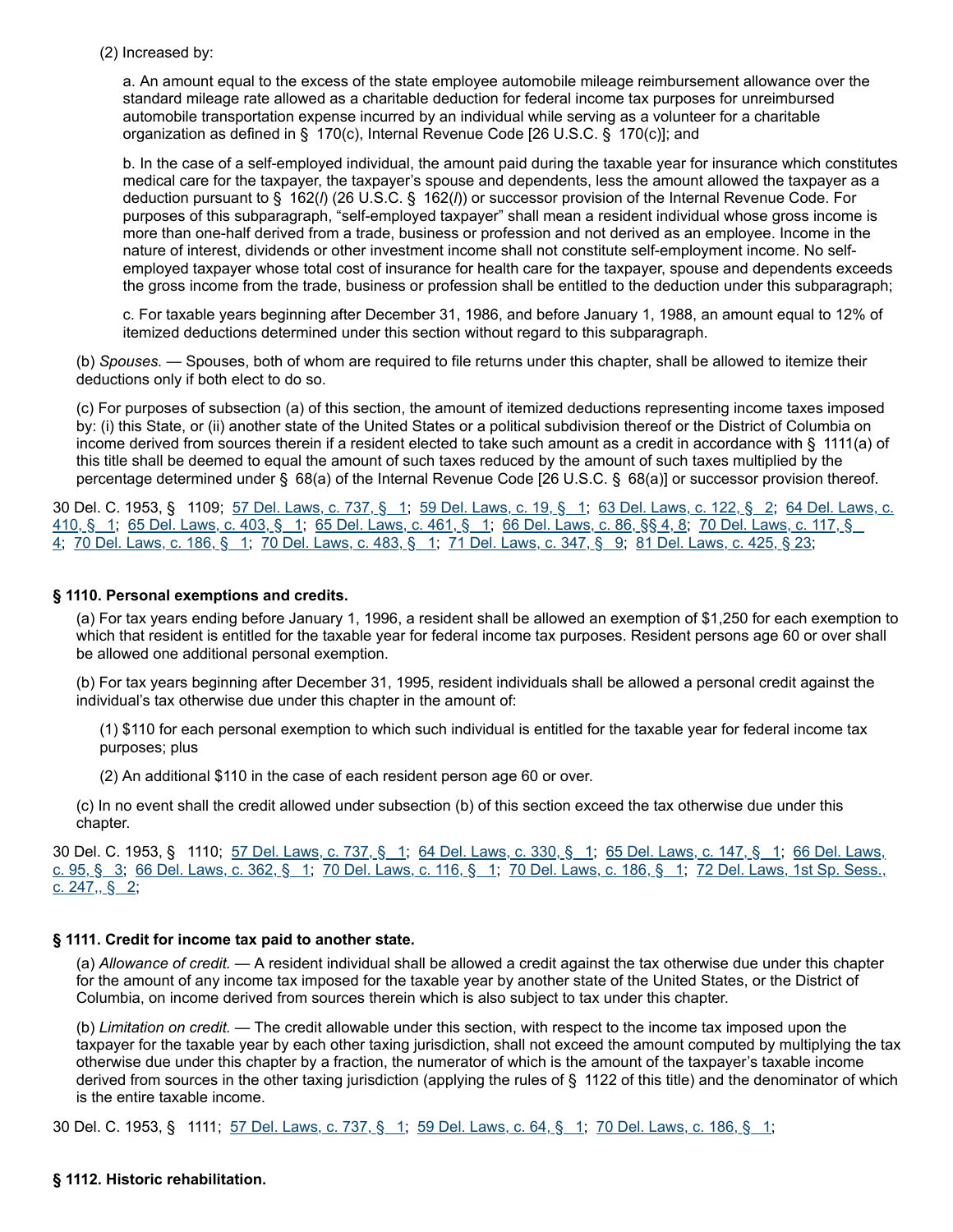A resident individual shall be allowed a credit against such individual's tax otherwise due under this chapter in accordance with the provisions of the Historic Preservation Tax Credit Act (Chapter 18 of this title), which credits shall be against any taxes imposed under this chapter; provided however, that all claimed credits are accompanied by a Certificate of Completion issued by the Delaware State Historic Preservation Office certifying that such credits have been earned in compliance with that act.

#### [73 Del. Laws, c. 6, § 6](https://legis.delaware.gov/SessionLaws?volume=73&chapter=6);

#### **§ 1113. Credit for active members of volunteer firefighting, ambulance and rescue service companies and their auxiliaries.**

A resident individual who is an active member, as defined by the rules and bylaws of the company, during the tax year of a Delaware volunteer fire, ambulance, or rescue service company or its auxiliary shall be allowed a nonrefundable credit against the tax imposed by this chapter in the amount of \$500. The Secretary may prescribe such rules and regulations as the Secretary deems necessary to carry out the purpose of this statute.

[62 Del. Laws, c. 353, § 1;](https://legis.delaware.gov/SessionLaws?volume=62&chapter=353) [64 Del. Laws, c. 406, § 1;](https://legis.delaware.gov/SessionLaws?volume=64&chapter=406) [65 Del. Laws, c. 397, §§ 1, 2](https://legis.delaware.gov/SessionLaws?volume=65&chapter=397); [65 Del. Laws, c. 518, §§ 1, 2](https://legis.delaware.gov/SessionLaws?volume=65&chapter=518); 69 Del. Laws, c. 388, § 1; 70 Del. Laws, c. 186, § 1; 72 Del. Laws, 1st Sp. Sess., c. 244,, § 1; 74 Del. Laws, c. 338, § 1; 75 Del. Laws, c. 79, § 1; [82 Del. Laws, c. 289, § 1;](https://legis.delaware.gov/SessionLaws?volume=82&chapter=289)

#### **§ 1114. Child care and dependent care expense credit.**

(a) A resident individual shall be entitled to a credit against that individual's tax otherwise due under this chapter in the amount of 50 percent of the child and dependent care expense credit allowable for federal income tax purposes for the same tax year. In no event shall the allowable credit under this subsection exceed the tax otherwise due under this chapter.

(b) In the case of spouses who file a joint federal return but who elect to determine their Delaware taxes separately, the credit allowed pursuant to this subsection may only be applied against the tax imposed on the spouse with the lower taxable income, computed without regard to such credit, and shall not exceed such tax.

[65 Del. Laws, c. 202, § 1;](https://legis.delaware.gov/SessionLaws?volume=65&chapter=202) [66 Del. Laws, c. 411, § 1;](https://legis.delaware.gov/SessionLaws?volume=66&chapter=411) [70 Del. Laws, c. 186, § 1](https://legis.delaware.gov/SessionLaws?volume=70&chapter=186);

#### **§ 1115. Subchapter S — Business tax credits [Repealed].**

Repealed by 72 Del. Laws, c. 467, § 7, effective July 18, 2000.

#### **§ 1116. Delaware investment credit [For application of this section, see 81 Del. Laws, c. 244, §§  4, 5].**

A resident and nonresident individual shall be allowed a credit against that individual's tax otherwise due under this chapter in an amount equal to 15% of the individual's investment that is qualified under subchapter X of Chapter 87A of Title 29 ("Delaware Investment Tax Credit Program") [repealed] and certified as such by the Director of the Division of Small Business to the Director of Revenue. Notwithstanding § 329 of this title to the contrary, determinations by the Delaware Economic Development Authority as to the qualification of any investment under the Delaware Investment Tax Credit Program [repealed] shall not be appealable to the Tax Appeal Board. In no event shall the credit allowable under this section exceed the tax otherwise due under this chapter. Unused credits under this section may be carried forward 4 years from the tax year in which they are certified under the Delaware Investment Tax Credit Program [repealed].

[68 Del. Laws, c. 203, § 1;](https://legis.delaware.gov/SessionLaws?volume=68&chapter=203) [69 Del. Laws, c. 458, § 1;](https://legis.delaware.gov/SessionLaws?volume=69&chapter=458) [81 Del. Laws, c. 49, § 19](https://legis.delaware.gov/SessionLaws?volume=81&chapter=49); [81 Del. Laws, c. 244, §§   2, 5, 5;](https://legis.delaware.gov/SessionLaws?volume=81&chapter=374) 81 Del. Laws, c. 374, § 49;

#### **§ 1117. Earned income tax credit [Effective until fulfillment of 83 Del. Laws, c. 118, § 2].**

(a) An individual who is a resident of this State shall be entitled to a nonrefundable credit against the individual's tax otherwise due under this chapter in the amount of 20% of the corresponding federal earned income credit allowed pursuant to § 32 or successor provision of the Internal Revenue Code [26 U.S.C. § 32].

(b) In the case of spouses who file a joint federal return but who elect to determine their Delaware taxes separately, the credit allowed under subsection (a) of this section may only be used by the spouse with the greater tax otherwise due, computed without regard to this credit.

(c) In no event shall the credit allowed under subsection (a) of this section exceed the tax otherwise due under this chapter.